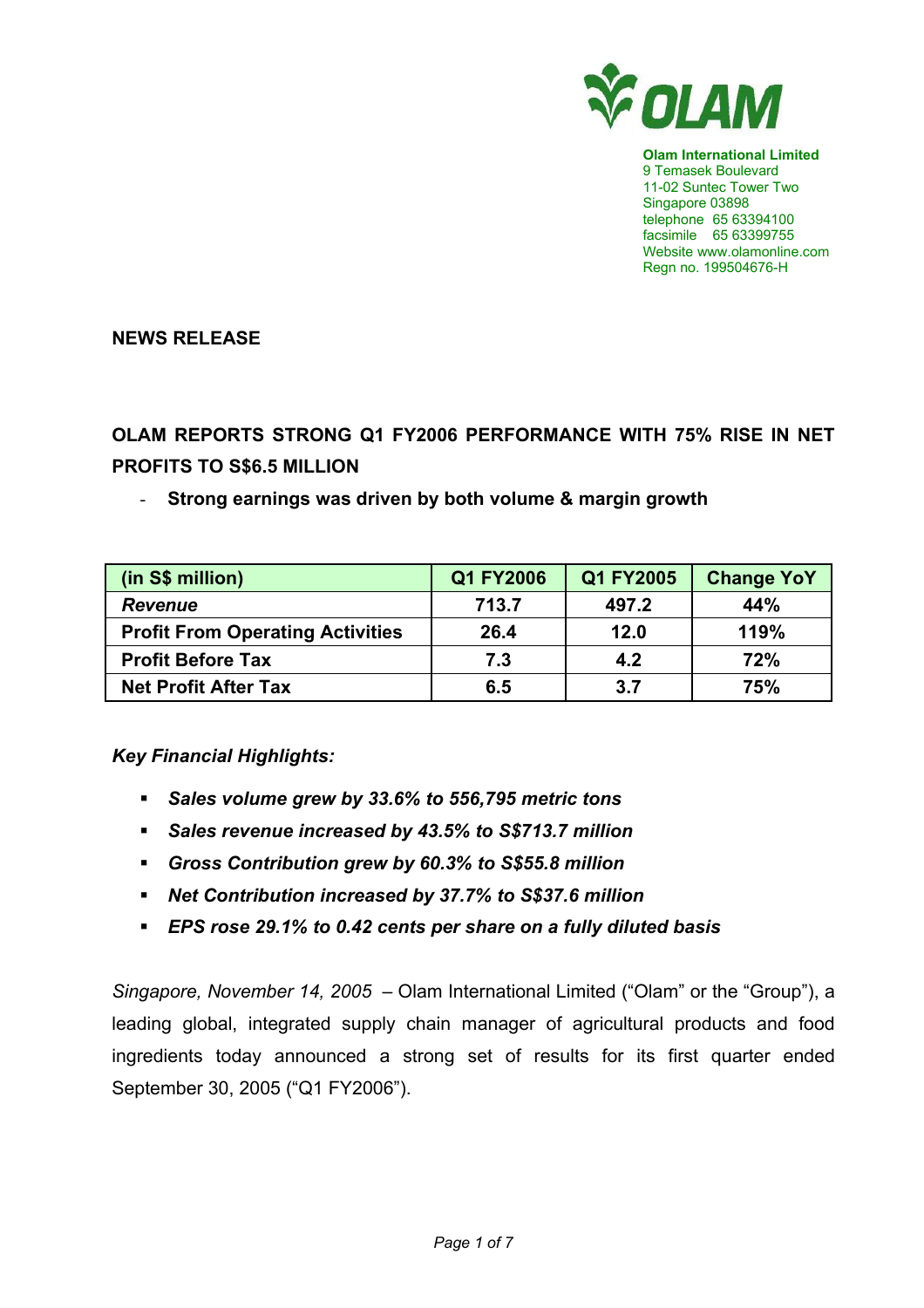

Said Mr. Sunny Verghese, Olam's Group Managing Director and CEO, "We continued to make good progress in executing our strategy across all our four business segments in Q1 FY2006. Our broad based performance reflects our excellent geographic and product balance, end-to-end supply chain capability and our proven capacity to reliably execute on our organic growth initiatives. We have consistently delivered good results since our listing in February this year, with our strategic focus of expanding through adjacencies. Barring unforeseen circumstances, we continue to be positive on the overall business outlook and our prospects as we head into the  $2<sup>nd</sup>$  quarter of FY2006 and beyond."

Mr. K. Ravikumar, Olam's Chief Financial Officer said: "As explained in our earlier result briefings, there is a distinct seasonality to our business. This seasonality is described in the text of the Company's Q1 FY2006 Financial Statement under the section, 'Background to analysing our Financial Statements' lodged on SGXNET on November 14, 2005 (page 10). Historically, the first quarter is our weakest quarter, accounting for between 5% to 10% of our Full Year Net Profits. Therefore, even a small change in absolute Net Profit in the first quarter can result in a significant percentage change, given the low base of earnings in the first quarter".

## **Consolidated Results**

Revenue for the Group grew by 43.5% to S\$713.7 million in Q1 FY2006 on the back of a 33.6% increase in total sales volume to 556,795 metric tons for the same period. Strong volume growth, coupled with rise in sales prices in various products across the Group's four business segments, contributed positively to the Group's revenue increase.

Correspondingly, Gross Contribution ("GC") rose 60.3% to S\$55.8 million in Q1 FY2006 compared to S\$34.8 million in Q1 FY2005. Net Contribution ("NC") grew by 37.7% to S\$37.6 million. All four product segments registered an increase in both GC and NC.

## **Review by Product Segment**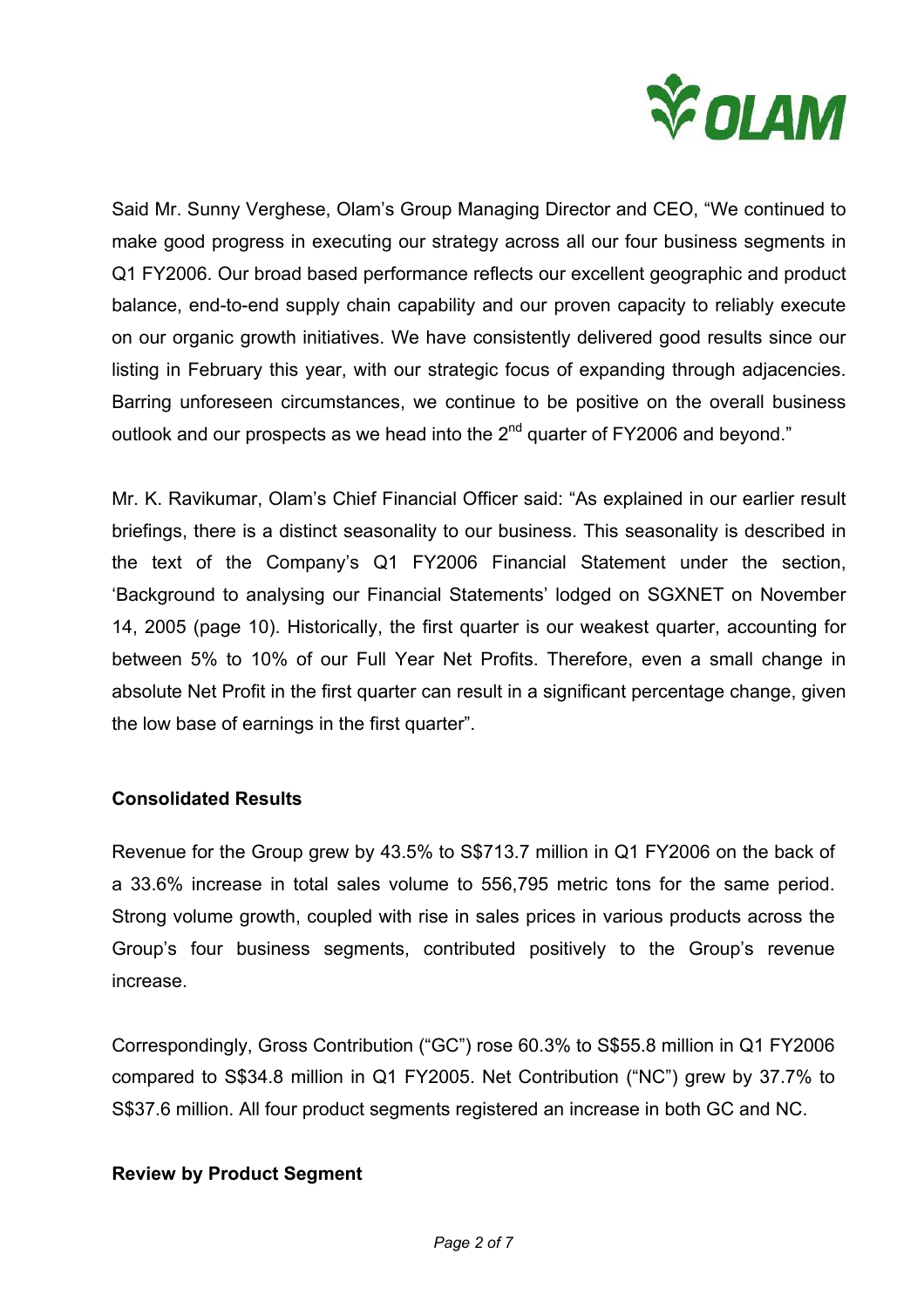

| <b>Product Segment</b>           | <b>Sales Revenue</b><br>(S\$m) |                      | <b>Gross</b><br><b>Contribution</b><br>(S\$m) |                     | <b>Net Contribution</b><br>(S\$m) |              |
|----------------------------------|--------------------------------|----------------------|-----------------------------------------------|---------------------|-----------------------------------|--------------|
|                                  |                                | <b>Q1FY06 Q1FY05</b> |                                               | <b>Q1FY06Q1FY05</b> |                                   | Q1FY06Q1FY05 |
| Edible Nuts, Spices & Beans      | 151.7                          | 120.4                | 10.0                                          | 7.4                 | 6.3                               | 5.6          |
| Confectionery & Beverage         | 231.3                          | 144.4                | 20.5                                          | 12.5                | 13.8                              | 10.1         |
| Food Staples & Packaged Foods    | 196.6                          | 144.5                | 14.0                                          | 8.2                 | 9.3                               | 6.1          |
| <b>Fibre &amp; Wood Products</b> | 134.1                          | 87.9                 | 11.3                                          | 6.7                 | 8.2                               | 5.4          |
| <b>Total Sales of Goods</b>      | 713.7                          | 497.2                | 55.8                                          | 34.8                | 37.6                              | 27.3         |

On a per ton basis, GC increased to S\$100 for the portfolio in Q1 FY2006 compared to S\$83 in Q1 FY2005. NC per ton rose from S\$65 in Q1 FY2005 to S\$67 in Q1 FY2006 for the portfolio.

# *Edible Nuts, Spices & Beans*

This segment grew both underlying sales volume and NC by 16.3% and 11.2% respectively in Q1 FY2006 compared to Q1 FY2005.

Commented Mr. Verghese: "Our planned expansion in cashew processing in Brazil, Vietnam and Africa; peanut processing in China and Argentina; sesame hulling in Nigeria are progressing on schedule. We are beginning to see some slowdown in demand and a fall in prices of the edible nut category including cashew, peanuts and almonds, resulting in tougher trading conditions for this segment. Strong demand from China and Japan for sesame is underpinning the sesame market."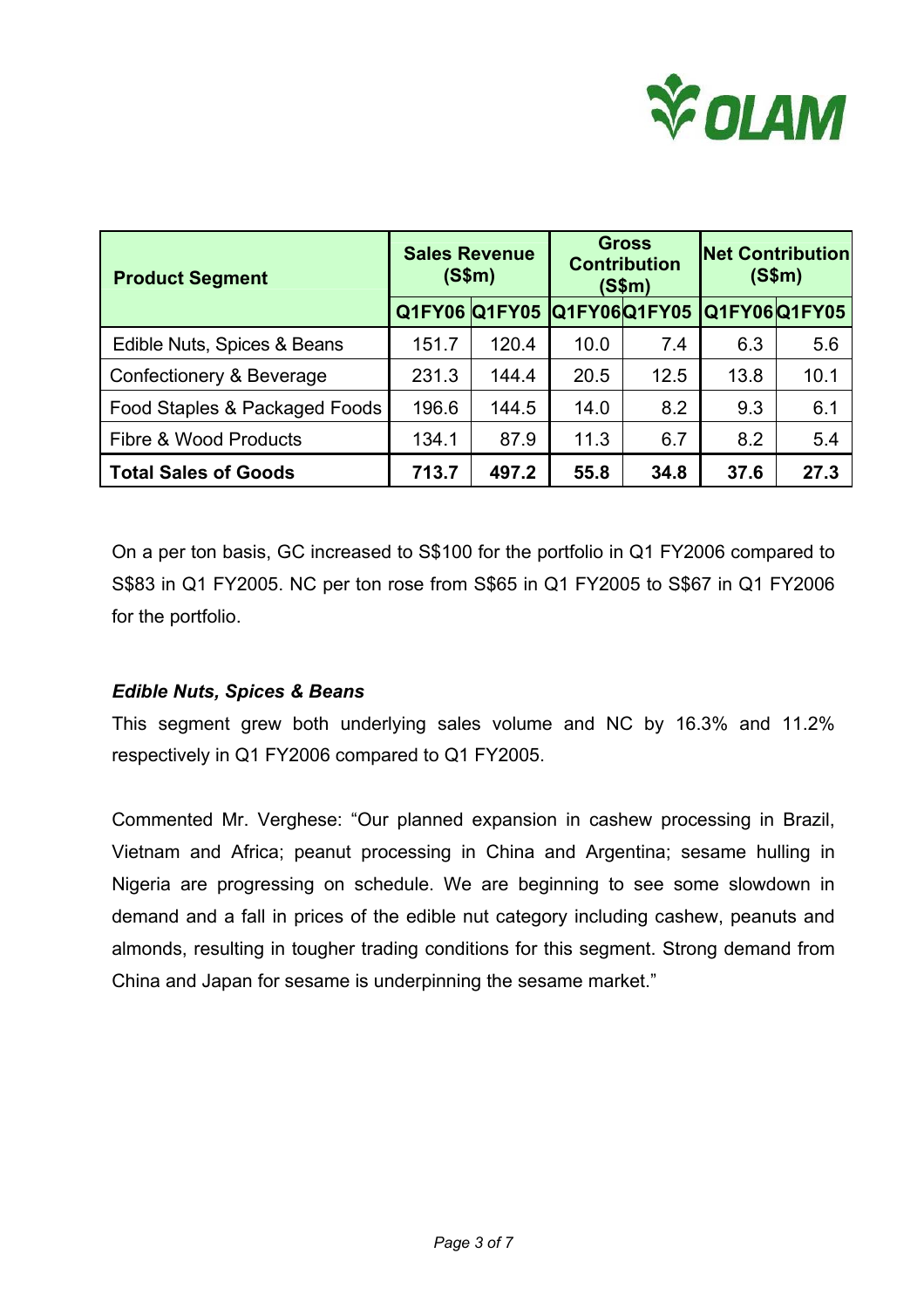

## **Confectionery and Beverage Ingredients**

This segment had a particularly strong quarter with sales volume and NC growing by 35.8% and 36.7% respectively in Q1 FY2006 compared to Q1 FY2005, buoyed by the smooth execution of our Vendor Managed Inventory ("VMI") contracts with key chocolate manufacturers, cocoa grinders and coffee roasters.

"Our cocoa business continued to make strong headway in the key markets of Europe, US and Asia. We have experienced continued growth in this segment based on expanded sourcing in Asia and Africa as well as our integration into cocoa processing in Nigeria," added Mr. Ravikumar.

## **Food Staples and Packaged Foods**

This segment registered a volume increase of 40.1% and an NC increase of 52.2% in Q1 FY2006 compared to Q1 FY2005. The key contributor to this strong growth in this segment was the rice business, particularly the Group's milling and distribution investments in Nigeria which yielded excellent results.

"The quality of the locally milled rice has been well accepted by our customers. Our distribution reach in both South Africa and Nigeria for parboiled rice and in Ghana, Cameroon, Cote d' Ivoire, Algeria and Gabon for white rice has been significantly enhanced during this period.

More significantly, marketing inroads have been made in one of the largest sugar markets - Russia, during this period," said Mr. Verghese.

For Sugar, the Group has established direct tie-ups with some key mills in Brazil and achieved sourcing breakthroughs in Eastern Europe (Poland) and Western Europe.

As for the Dairy Products segment, lower subsidies in Europe during the quarter opened up new markets and opportunities for relatively cheaper origins like Ukraine,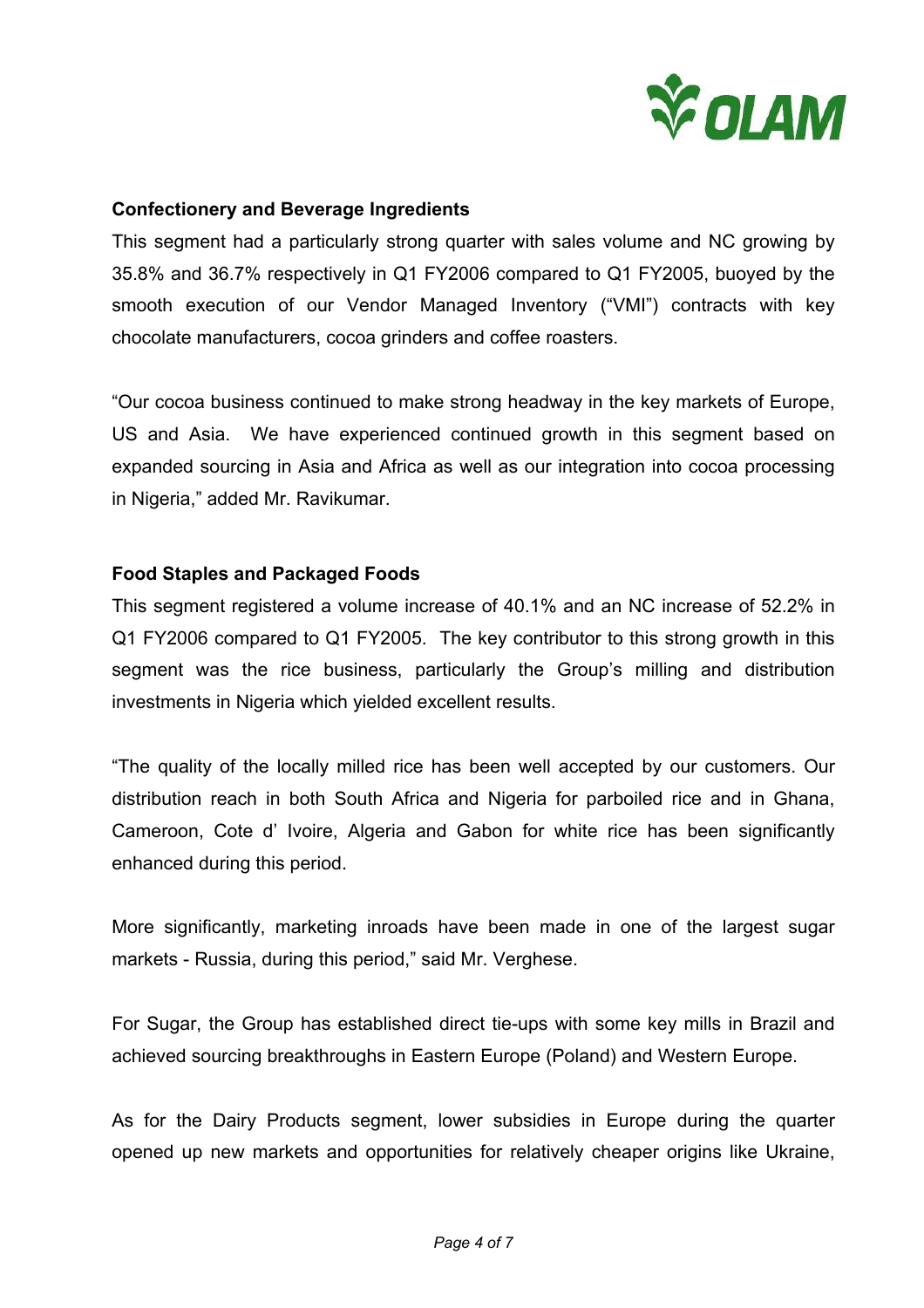

South America (mainly Argentina) and India. The Group is preparing to launch Pearl Milk Powder in three more African markets in the second and third quarters.

"We are now one of the largest buyers of milk powder from Ukraine. During the quarter, apart from the traditional markets in Africa and Asia, we also made significant progress in the Middle East with the addition of several new clients. We also initiated plans to get into the dairy business in China and are confident of our prospects in this important market," added Mr. Verghese.

The Packaged Food business has got off to a good start in the first quarter particularly with regard to sales of 3-in-1 coffee in Russia, South Africa and Nigeria.

## **Fibre and Wood Products**

Sales volume increased by 42.3% and NC by 50.6% in Q1 FY2006 compared to Q1 FY2005.

For our Timber segment, the Group has strengthened its marketing operations in Europe through the induction of an additional trader specialising in sawn timber sales. This will augment the Group's capacity to place sawn timber from its processing initiatives in various origins and will help to create a platform in Europe to move further down the value chain into areas like offering VMI services and factory redistribution services to its customers.

As for Cotton, the Group is experiencing positive trading conditions due to strong demand from China. "In the first quarter, we have witnessed strong exports from both East Africa as well as India, both of whom have seen record cotton crops this season. Our main focus in the first quarter has been in East Africa and CIS, where we focused on maximising volumes and value addition through ginning." Commented Mr. Verghese.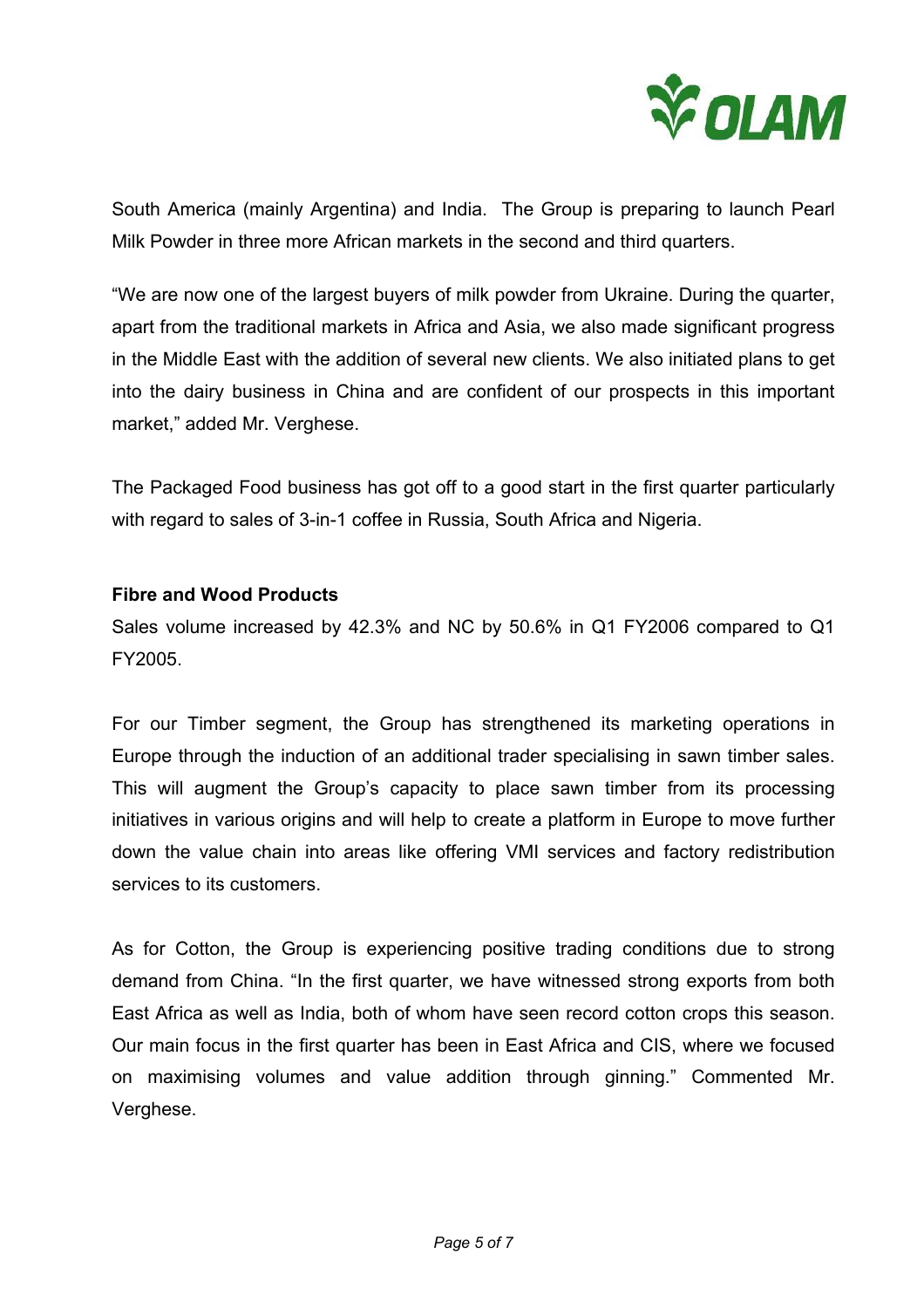

The Group has also expanded its long staple cotton sourcing from both the US and Middle East, to cater to the increasing demand for ELS Cotton from the Indian Sub-Continent. The Group's cotton import and distribution operations in China have exceeded its expectations and initial projections.

## **Prospects for FY2006**

The various initiatives that the Group undertakes to broaden and deepen its business franchise should continue to yield results in the form of both increased volumes and enhanced margins.

## *Note:*

This release should be read and understood only in conjunction with the full text of Olam International Limited's Q1 FY2006 Financial Statement lodged on SGXNET on November 14, 2005.

# *About Olam International Limited*

Olam is a leading global integrated supply chain manager of agricultural products and food ingredients, sourcing 14 products directly from more than 40 origin countries and supplying them to over 3,300 customers in more than 50 destination markets.

With direct sourcing and processing in most major producing countries for its various products, Olam has built a global leadership position in many of its businesses, including cocoa, coffee, cashew, sheanuts, sesame, rice and teak wood.

Olam was ranked  $9<sup>th</sup>$  in the Singapore International 100, a ranking of Singapore's top 100 exporters. It is ranked among the top five companies with regard to overseas revenues for the markets of India, Europe and America region. It was also noted for its good Corporate Governance as a recipient of the Most Transparent Company Award 2005 by the Securities Investors Association of Singapore (SIAS) and for Best Investor Relations (for an IPO) by IR Magazine.